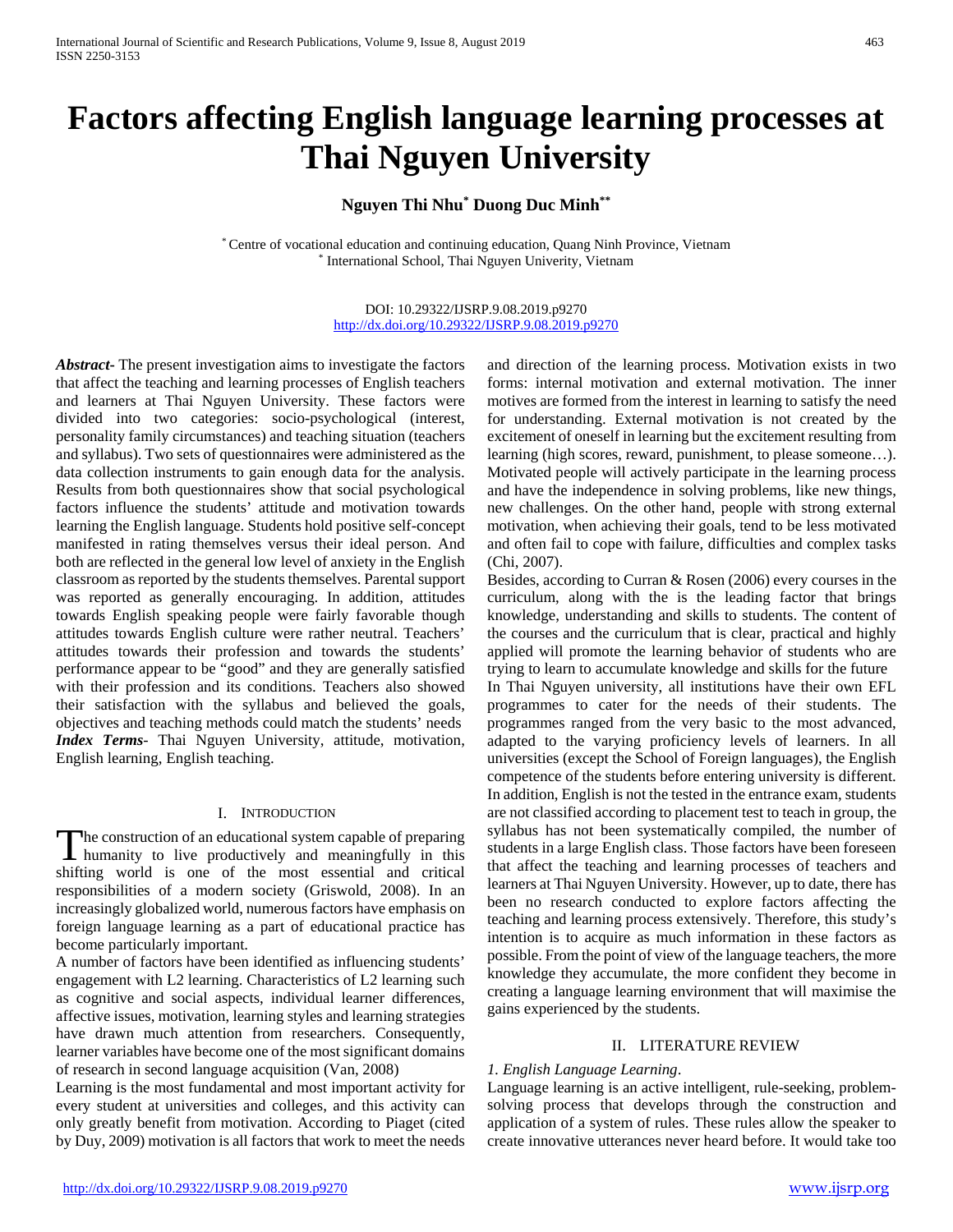long, the cognitivists argue, to learn language through a process of stimulus-response. Learners must understand and analyse grammar rules to develop their competence as a basis for performance. Its purpose is to enhance the same sorts of abilities that native speakers possess.

One of the main principles of the communicative approach was that language is learned best through the negotiation of meaning in task-based interaction with others. Communicative language teaching classroom procedures are usually composed of group activities, language games, and role plays; yet these activities and the ways in which they are used are not exclusive to communicative classrooms. Richards (2002) explained that the communicative approach may have survived into the new millennium because it refers to a diverse set of rather general and uncontroversial principles, and it can be interpreted in many different ways and used to support a wide variety of classroom procedures.

The communicative approach is not a single method; it is to a certain extent a point of reference that can be adapted to practically any method, including cognitive and acquisitionist. Due to its social structure the communicative approach is most closely related to sociocultural approaches (Collings, 2007).

*2. Factors affecting language learning*

## *\* Family and parents*

According to Terenzini, (1993), Engle, (2007), the change of L2 students often requires learning and adapting to new academic and social systems. Their challenges lie in the fact that these new academic and social systems are not part of their family and cultural traditions. Thus, adapting to new academic and social systems requires them to break away from their old traditions and cultural norms.

The parents who are involved in their children's school, tend to have fewer problems and better learning performance, and are more likely to complete high school than students whose parents are not involved in their school. Positive effects of parental involvement have been demonstrated at both the elementary and secondary levels across several studies, with the largest effects often occurring at the elementary level. Drake (2000) states, "Nowadays, family involvement has reached a new level of acceptance" (p. 34).

More explicitly, Wells (2008) said, social capital "includes the social and personal connections or networks that people capitalize on for interpersonal assistance and personal gain, which for youths are often developed in schools in addition to the home" (p. 29).

As a result, it can be said that socio economic status is necessary for successful foreign language learning and academic performance causes significant social, cultural, and academic success.

# *\* Curriculum and Syllabus*

Harris and Schaible (1997) stated that "anecdotal evidence suggests that both students and faculty members believe that students improve their writing and subject-area knowledge in writing across the curriculum-based courses" (p. 31). According to Harris and Schaible, "The overwhelming weight of current evidence suggests that LAC (learning across the curriculum) can improve both student comprehension of subjectspecific knowledge and their writing, but only when it is consistently and rigorously applied" (Harris and Schaible, 2000, p. 37)

Rose (1985) cited "The way of talking about writing abilities and instruction is woven throughout discussion of program and curriculum development, course credit, instructional evaluation and resource allocation. And, in various ways, it keeps writing instruction at the periphery of the curriculum." (p. 341). Morris (1998) offered, "The content of curriculum in UK have been explained with reference to areas of learning or experience which is a combination of forms of knowledge and types of skills and attitudes of a culture that assists students in writing" (p.27).

It is clear that English learning is important. It is the poor English learning achievement that has called for attention to teaching and course design in order to improve the situation (Abbott, 1992). To achieve better English teaching and learning, the first possible issue to look at is the curriculum, as it is often the first thing on which learning objectives, teaching content, assessments and teaching methods are based, and it is a major factor affecting language learning outcomes.

Therefore, we can perceive that curriculum is an important influential factor to develop English language learning of students. *3. Attitudes and motivation in language learning*

## *2.3.1 Attitudes and Motivation*

Language aptitudes could be defined as "a set of cognitive or verbal abilities which appears to be related to second language achievement" (Gardner, 1985). This variable has always been combined with the attitudes and motivation variables to compare their relative effects on achievement. However, some researchers nowadays question the value of such concept as they see that all individuals acquire a first language, and have debated the issue of innateness or acquisition of a language.

Besides, "Attitudes and motivation" refer to a class of nonability variables presumed to be important in second language acquisition" (Gardner 1985, p.119). Some research dealt with a number of attitudinal and motivational measures and others with one attitudinal object. Almost all report a relationship between attitudinal variables and indices of second language achievement. In this study, the attitudinal/ motivational dimension includes attitudes towards learning a foreign language, towards learning English as a foreign language towards English culture and English speaking people, motivational intensity, daily political situation, attitude towards the English language course and teacher.

*4. Factors affecting Attitudes and Motivation in language learning* Since attitudes and motivation influence second language learning, the factors that influence them could be exemplified in parental and teacher attitudes, community beliefs or cultural expectations, peer pressure, relevance of the course.... Most research so far has dealt with parental and teacher attitudes and their effects on student attitudinal/motivational characteristics.

Parents are believed to have a major role in their children's second/foreign language process. Gardner (1985) identifies two roles for the parents: active or passive. The first refers to the parents' conscious promotion of the children's language learning as they monitor their progress and praise their success. The latter may include encouraging and supervising the children's work but necessarily involves transmitting negative attitudes towards foreign language learning. This can be manifested openly through comments about speakers of the target language or the importance of language learning in the curriculum, or indirectly by showing apathy in the foreign language. Mao (2011) reported that parents who have positive attitudes towards French Canadians and who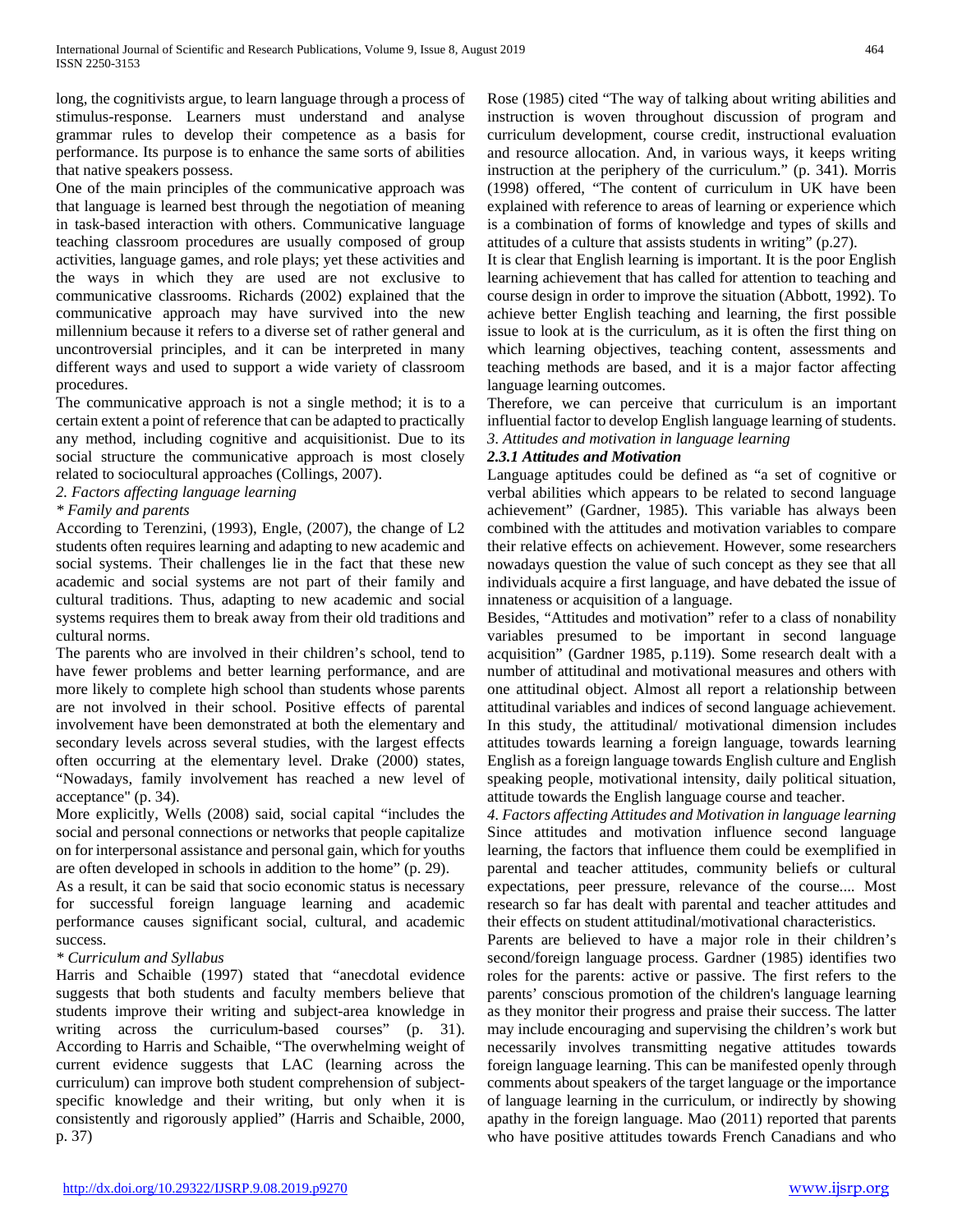are integratively oriented encourage their children to study French and as a result these children are skilled in French. Bain (2010) reported that children with ethnocentric tendencies have parents with similar attitudes. Gardner (2010) reported an association between the students' orientation and difficulty with cultural identification and their parents'. The only parental characteristics investigated in this research are the educational and occupational background and encouragement of English language learning as reported by the students themselves. As the latter is the subjects' perception of the parents' encouragement, it must be said that it may or may not conform to the parents' opinion; however, this perception is the students' reality in their practical learning process.

Likewise, teachers play a significant role in the foreign language teaching process. Teachers are expected to have some general characteristics, personal and professional, to be successful in their task. Personal characteristics are those pertaining to the teacher as a human being, that is, they have no relation to professional competence. Patience, tolerance, warmth, flexibility, sensitivity, open-mindedness, and self-confidence are the major characteristics a teacher has to have. Such qualities- Gu (2009) believes- are innate but could be brought to surface or enhanced. For the purpose of this research, one part of the students' questionnaire was designed to elicit information about how the students perceive their English language teacher; personally and professionally. Furthermore, the teachers' questionnaire involved some questions about the teachers' educational background, enthusiasm towards the teaching profession and relationship with students.

## *5. English language teaching in Thai Nguyen University*

Thai Nguyen University (TNU) is located in the northern midland and mountainous region where many ethnic minorities live in harmony for a long tradition, in which ethnic minorities accounted for 24% - the highest rate in the country with their own cultural identities. At present, TNU has a current enrollment of 90,000 students, of which there are about 65,000 undergraduate (55,000 full-time and 10,000 part-time) and others are professional vocational students. The annual application average is from 70- 80,000 applications from various parts of the country, mostly from 16 northern upland provinces of Vietnam.

Inn TNU, English is a compulsory subject across all programmes at different institutions (except the School of Foreign Languages, the International School and 5 advanced programs at TNUT and TUAF). Students study 10-12/120-132 credit hours, accounting for nearly 10% of the total credit hours of an undergraduate programme. Most of the students come from mountainous areas and there are no entrance exams or placement test. Most students understand from beginning of English course that they need to be good at English to be confident looking for jobs. However, apart from students with an English major, English was only taught in the first two years of university for a couple of hours a week. In all institutions within TNU, students who had already learnt three or seven years of English at school are still placed in a class with the students who had not learnt any English before entering university. Thus, they all learn English from the beginning with the same textbook and the same contents delivered in each lesson. In a mixed class of 30 to 40 students who have to relearn English feel bored, while the others feel nervous and lack confidence. Then, for the last few years at universities, English is no longer

taught in the curriculum, any student who wants to maintain and improve their English have to spend their money to improve their English in language centres outside universities.

## III. RESEARCH METHODOLOGY

## *1. 1. Research design.*

The present study will be quantitative research in nature. The data collected from two questionnaires of both students and teachers will provide quantitative data for the study. The data will be compared and contrasted to see the main factors affecting the language teaching and learning processes as well as the relationships (if any) among those factors.

*2. Participants*

*\* Students*

Seven hundred and thirty students enrolled as regular students in 4 universities within Thai Nguyen University served as subjects for this study. The total of 730 students aging from 17 to 23 responded to the student questionnaire.

*\*Teachers*

Seventy-eight English teachers from 9 institutions within Thai Nguyen University responded to the questionnaire for teachers. 11 of the teachers are males and 67 are females. Sixty-six teachers are M.A. degree holder and 12 Ph.D. All the teachers are full-time teachers at their institutions

*3. Research questions*

1. Which of the social and psychological factors influence the students' English language learning?

2. What are teachers' attitudes towards their profession and towards the teaching curriculum?

- *4. Instruments*
- *\* Students' Questionnaire*

The questionnaire as used in this study consists of two main parts and 9 subsections aiming at eliciting descriptive information about students' gender, university, number of English language courses taken. Some of its basic ideas are adapted from the Attitude/ Motivation Test Battery which is developed by Gardner and his associates to assess the non-linguistic aspects of second language learning. Changes-major and minor- as well as additions and subtractions to the original items were needed to assess the nonlinguistic aspects of foreign language learning in TNU.

# *\* Teachers' questionnaire*

The teachers' questionnaire is constructed on similar lines to the students' questionnaire. Since the student and the teacher are the two important elements in the teaching/learning process, equal emphasis should be put on examining both of their views about this situation. The teachers' questionnaire is composed of three parts.

Part I asks about teachers' attitude towards the teaching profession. Part II asks about teachers' attitudes towards the teaching/learning situation and towards the students' performance in general and Part III asks about teachers' attitude towards the syllabus at their institutions.

*4. Data collection and data analysis*

After transferring the questionnaire into Google form and publish online, the researchers wrote an email to ask for help from teachers who are teaching English at 9 institutions within TNU. The teachers were then randomly assigned students in their classes whom they were teaching at that time to complete the questionnaire. After five months (from December 2018 to May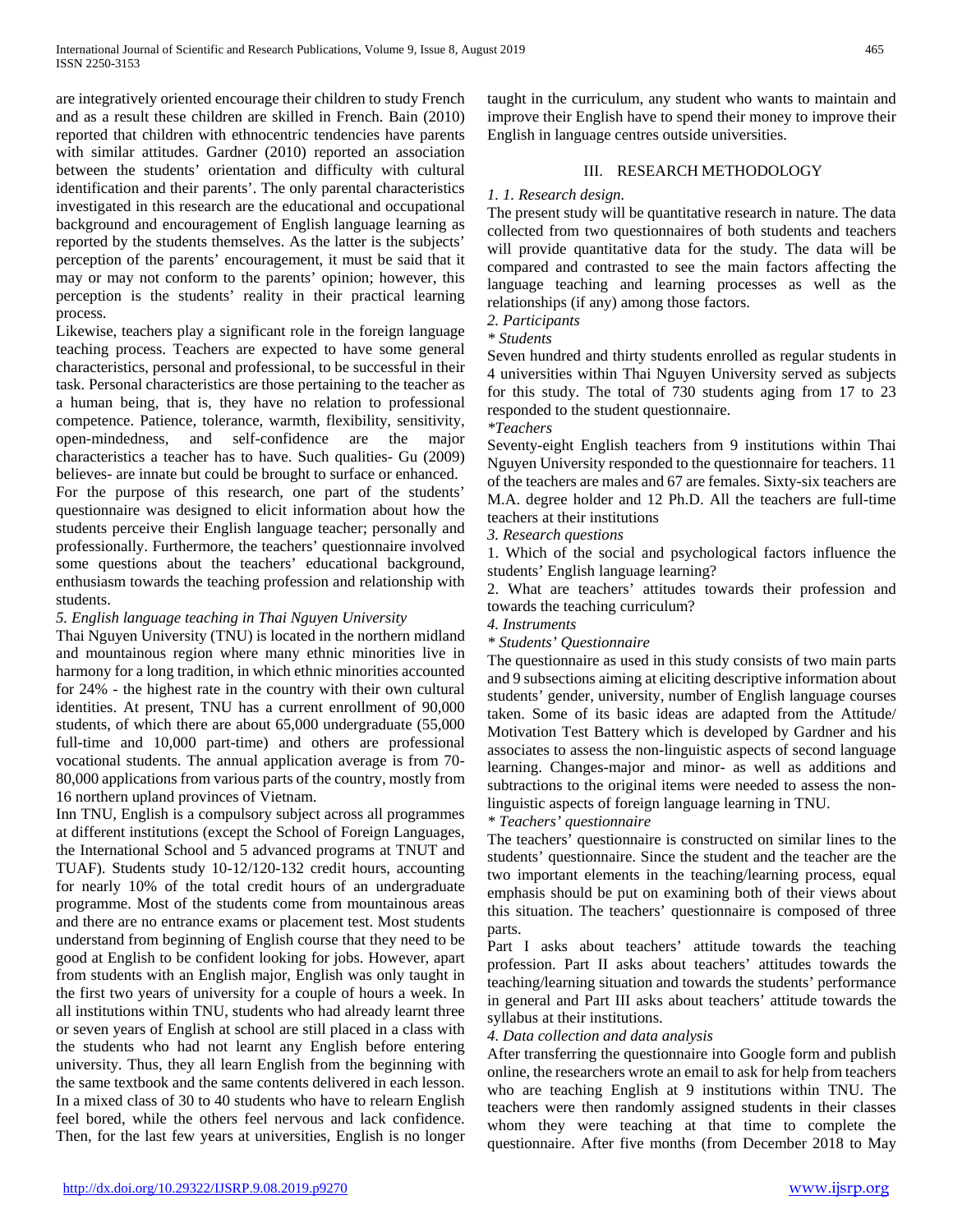2019), 730 completed online questionnaires were collected and ready to provide data for the present study.

The teachers' questionnaire was administered in similar procedure and 78 questionnaires forms were collected.

Data collected from two sets of questionnaire was collected where frequencies and percentages are given, the ratings on the five-point scale items which appear in the questionnaire were reduced to three points: high, mid and low for ease of interpreting the results. The high rating was created by combining scales 4 and 5, and the low rating by combining scales 1 and 2; the mid rating represents scale 3: neutral. Besides, the high level represents "strongly agree" and "moderately agree", the mid-level "neutral", and the low level "moderately disagree" and "strongly disagree". The results were then presented in tables to see the correspondence

## IV. FINDINGS

# *1.Results of questionnaire. \* Parental Encouragement*



In general, students reported positive attitudes of their parents towards the teaching/learning of English as a foreign language. The majority reported neutral responses as to whether parents think their children should spend more time on the English courses (55.5%). Besides, 44.5% students thought that their parents did not help them to learn English. The reason could be that either parents themselves are not proficient enough in English or it is not expected that parents offer help to their children at the university level.

## *\* Interest in Foreign Languages*

Chart 3.2 below states that students showed general positive interest in foreign languages. One of the four items indicating the level of interest in foreign languages which is a general statement concerning "the importance of learning foreign languages for the Vietnamese" received 90% high ratings. The other three items on the other hand, concerning the students' own use of foreign languages received lower percentages of ratings. The reason could be that they perceived 'the book' as a textbook related to their field of study, thus they feel a more urgent need to read it in the original language it was written in. Another reason could be the lack of local newspapers and magazines written in English; thus, students may not find equal interest as in reading about issues that concern them more directly found in newspapers and magazines.



## **Chart 3.2: Students' Interest in Foreign Languages** *\* Instrumental Motivation*

Chart 3.2 below shows students' instrumental motivation of TNU students. Two items (*studying English …. to meet and converse…* and *studying English … make me more knowledge person*) indicated a very high level of instrumentality among the students. The first item could be considered a social one where other people are also involved, '*students could meet and converse with a variety of people*'. The second could be labelled as personal, where students could be more knowledgeable. However, only 48% reported that studying English can be important because knowing a foreign language would make them more respected (item 3). Though this item can be considered both social and personal, it does not seem that knowing a foreign culture is associated with 'social respect'. One item (number two) which showed less instrumental motivation could be said to relate to ethnocentrism; "Studying English can be important because it will offer me a chance to leave the country" received 38% high ratings, 32% low ratings and 30% 'neutral'.



**Chart 3.3: Students' instrumental motivation** *\*Attitude towards English Culture*



## **Chart 3.5 Attitude towards English Culture**

An average of 56% of the students showed positive attitudes towards English speaking people, and English culture on two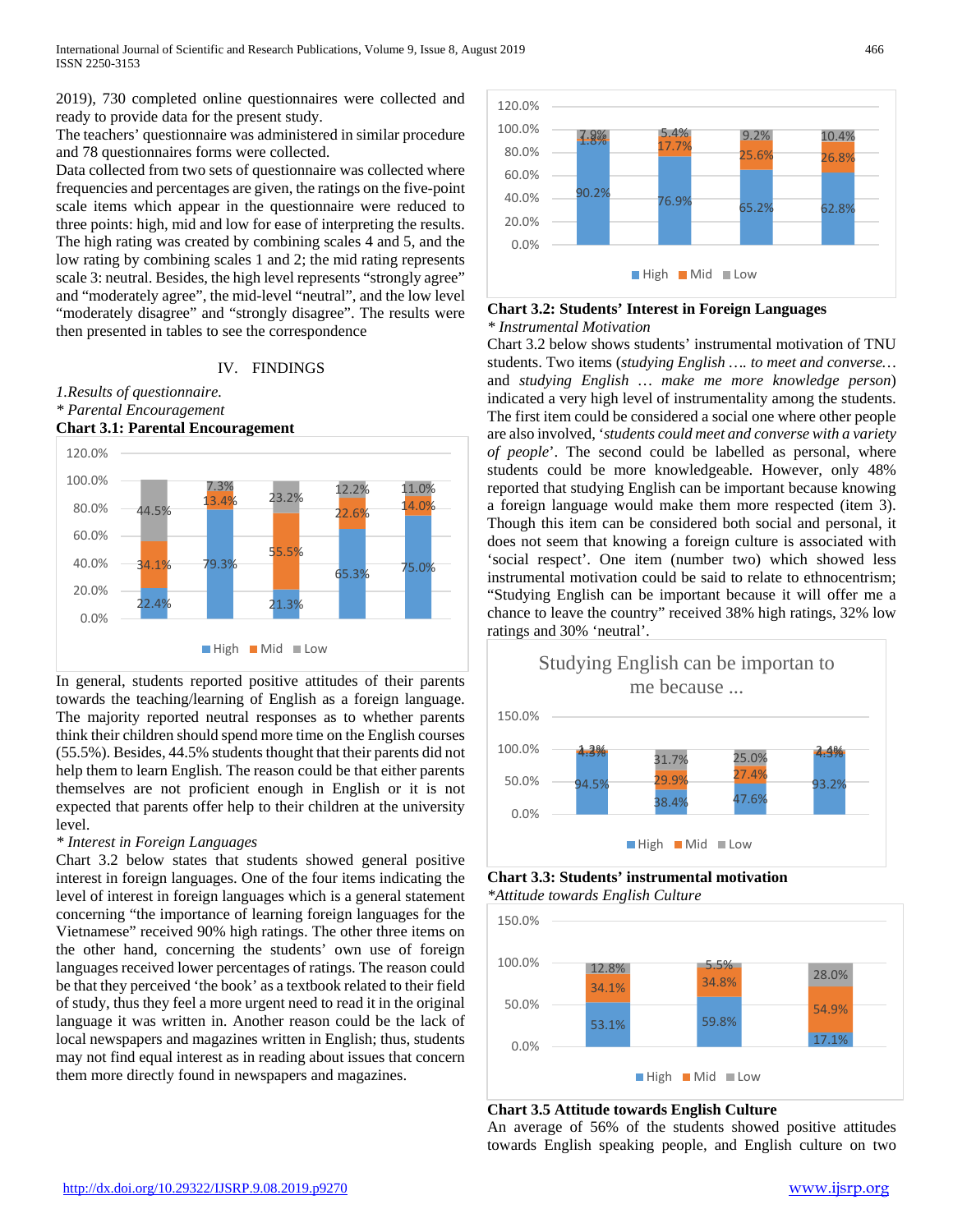items. However, the percentage of high ratings dropped to 17 concerning their directly stated attitudes towards English culture with 55% neutral responses, "... *I have discovered that some aspects of that culture are not as good as I had thought*". That more students showed positive attitudes towards English speaking people and 'artists and writers', but more or less neutral attitudes towards the culture, tending toward low level- may be because 'culture' is more inclusive than individuals. That is, students may have a relatively negative attitude towards a culture which they believe has some effect, in one way or another, on their own culture or identity, whereas individuals of that foreign culture are not perceived as having direct influence. This may also be related to the students' degree of ethnocentrism, where the higher the level of ethnocentrism is, the more negative their attitude towards the foreign culture is expected to be.

*\* Attitude towards Learning English*

In the questionnaire, there are 8 items aiming at exploring students' attitude toward learning English as follows:

Item 1: I plan to learn as much English as possible,

Item 2: If I had the opportunity to see a play in English, I would definitely go.

Item 3: English is an important part of the Lebanese educational system,

Item 4: I would rather spend my time on courses other than English.

Item 5: Learning English is a waste of time.

Item 6: I am studying English only because it is a requirement.

Item 7: If there were an English Club in the University dealing with English poetry, drama, books, cooking, movies..., I would attend meetings,

Item 8: If I had the opportunity to speak English outside the classroom, I would do it.



## **Chart 3.6 Attitude towards Learning English**

Students' attitudes towards learning English tended to be high on all items except one. The highest percentage of high ratings was for the following item: "*Learning English is a waste of time*". Of the 730 students, 98% disagreed on this statement and none was neutral. This means that most students have a great value for learning English. An average of 84% reported they plan to learn English as much as possible and that they would speak it outside the classroom given the opportunity. However, only 76% agree that English is important in the Vietnamese curriculum. The item "*I am studying English only because it is a requirement*" received 70% high ratings and 22% low ratings. While 71% of the students would go to a play in English, 58% would join an English club at the university. The fact that the second item is related to the students' lives at the university could explain the discrepancy in percentages, though relatively not too big. The interesting point here is that though the majority has positive attitudes towards 'the learning of English' (item numbers 5, 1, 8, 3, 2, 6 and 7 in order of high percentages), 46% show negative attitudes and 31% are neutral on one item: "*I would rather spend my time on courses other than English*". The reason that only 23% showed positive attitude on this item can be that it is concerned with the language course- content, readings, assignments...- rather than the value of English or the general use of it.

## *2 Results from teachers' questionnaire*

*\*Attitude Towards the Teaching Profession*

The majority of teachers (59%) reported they had planned to teach English. Those who responded they were happy with their choice formed 86% and those who would not change their profession if they found a more suitable one were 68%.

More than half of the teachers (59%) do not find the teaching profession materially rewarding but 82% find it is socially. An average of 82% reported that teaching is enjoyable but tiring, and 64% find it satisfying. All of the teachers agreed that teaching is a 'respectable' profession.

Of the total teachers, 81% felt their interest in the profession has not decreased as years passed. About 73% do not feel satisfied if only a few students show progress. All teachers give extra assignments to help the students overcome their points of weakness.

In general, teachers seem to be quite happy with their jobs though more than half (an average of 59%) had not planned to teach and do not find the profession materially rewarding. This satisfaction seems to give them the incentive to carry on their duties and responsibilities such as maintaining their interest, wanting more students to progress and giving extra assignments.

## *Relationship with students*

The two adjectives used most to describe the kind of relationship between teachers and students were 'disciplined' and 'friendly'. The frequency of use of the six adjectives came in the following order: 'friendly' (67), 'disciplined' (54), 'formal' (38), 'informal' (3), 'strict' (30), and 'permissive' (16). From these figures, one could better understand the relationship between the two. Teachers would prefer to be 'friendly' but at the same time 'disciplined'. This may be explained by the still prevailing belief among the Vietnamese: parents, teachers and students, that teachers are "the authority" in the classroom and that they have to be serene. While the terms 'formal' and 'informal' received equal number of frequency of usage, words such as 'strict' and 'permissable' tended to be rarely used probably because of the strong connotation each word carries.

Of the total number of teachers, 14% would 'definitely' make an attempt to know a little about the students' background at the beginning of the semester and 41% would, only if they feel they should know more. The rest (46%) do not make any attempt at all. As to whether the teachers are willing to give extra time to help weak students, 86% reported they would if they find the student really needs help, and the rest (14%) would but not more than their assigned office hours.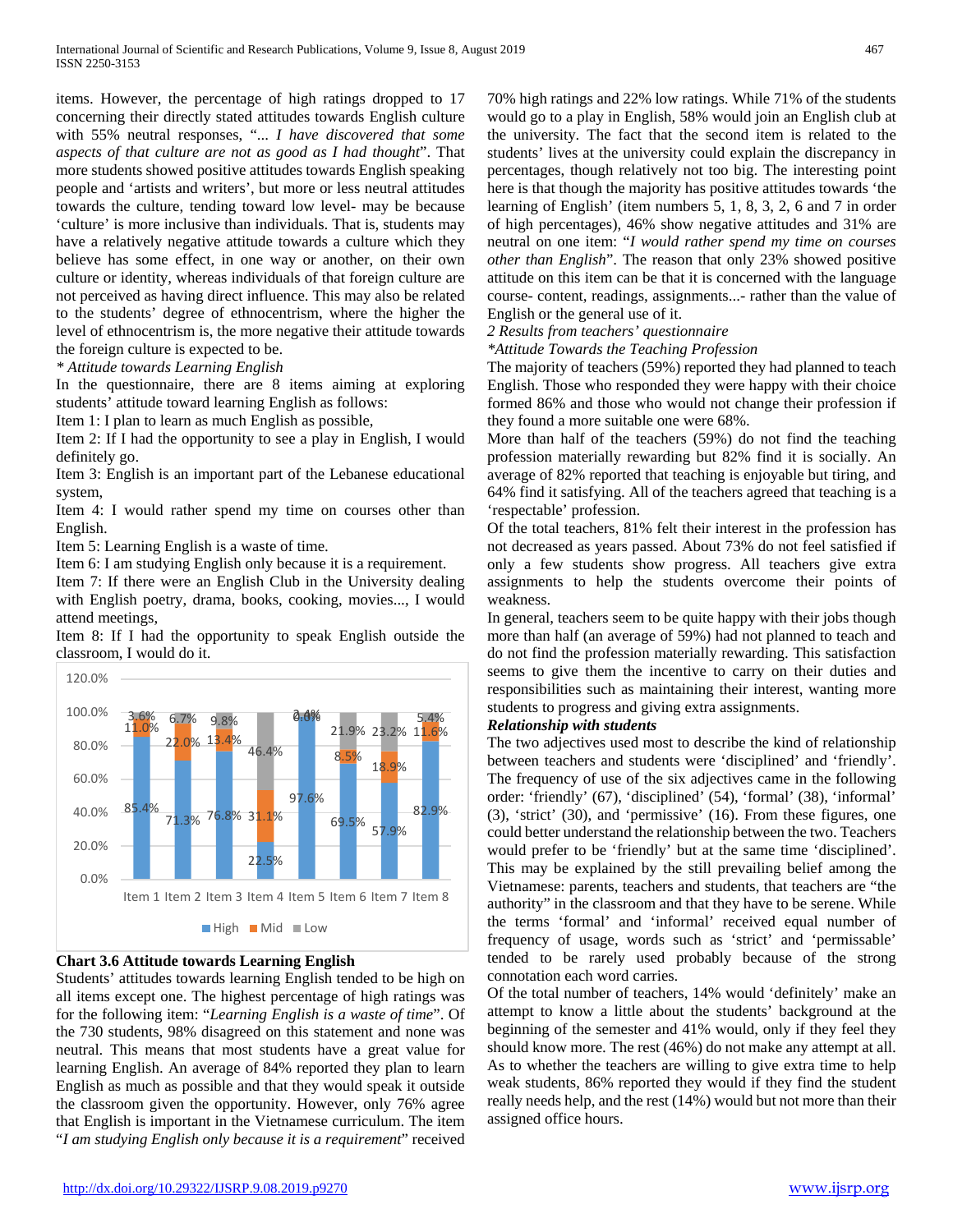Finally, while only 9% of the teachers remain optimistic and try to help students overcome their points of weakness, 64% find it difficult to maintain such a feeling. The decision of the rest (27%) depends on the general atmosphere of the class.

Teachers seem to be quite responsible and willing to help and instruct the students, and at the same time, realistic concerning their everyday, practical, professional chores. For the first two questions, teachers showed mild interest and responsibility towards students, that is, within their professional duties; however, they find it difficult to remain optimistic and try to help students, possibly because of factors relating to the general atmosphere of the university and/or country, and not necessarily for educational reasons

## *\*Teachers' level of Satisfaction*

In general, teachers seemed satisfied with most of the teaching/learning aspects. However, the language laboratory, facilities offered by the university, and the outside opportunities the students have to practice English received relatively lower ratings of satisfaction. On the other hand, teachers seemed quite happy with the way they evaluate the students' achievement and their availability for consultation.

## *\*Teachers' Attitudes Towards the Syllabus*

Of the total teachers, 63% reported that the aims of teaching English in TNU are known to themselves and to all teachers of English. Therefore, what they believe the aim of teaching English to university students should be is summarized in the following (the number in brackets after each phrase represents the number of times it was mentioned in the questionnaires), to help students:

a. express their thoughts in any form- written or spoken (67)

b. communicate with people (51)

c. in their academic studies, undergraduate as well as graduate (40) d. in their profession (37)

e. read, write, listen and speak in the foreign language (with different emphasis on the skills) (30), and

f. know about the foreign people and culture (21).

Of the total number of teachers, 91% reported their departments have set goals for the teaching of English. Of these, 95% thought these goals match theirs, 80% believed they match the students' needs to learn English as a foreign language. However, only 40% had a say in setting these goals. About 90% reported their actual teaching matches the departmental goals and 75% felt students are aware of these goals.

Of the total teachers, 68% think students do feel the need to learn English. This was quite evident in the students' questionnaire where students reported the value of learning English in different instances. As to what kind of syllabus teachers have, 55% reported they follow a general one where they are given guidelines, but interpretation is left to them; 41% reported they follow a rigid one where they are given a day to day schedule. Only one respondent said he/she follows an open one where decisions about what and how to teach are left entirely to the teacher. All except one would like to have a general syllabus, which is justifiable by the fact that teachers do need to know what is expected of their teaching and at the same time can adapt that according to what may be more suitable and efficient in certain conditions.

Whether students should be consulted about the content and method of courses in sciences and mathematics, the majority of teachers (82%) expressed disagreement. However, as far as language courses are concerned, 50% of the teachers agreed. This

may be natural since the syllabi in the former type of course could be more precise with definite steps and clear guidelines to be followed.

## V. CONCLUSION

Regarding social psychological factors influence the students' attitude and motivation towards learning the English language, it can be concluded that in general, students had a positive opinion of their proficiency in foreign languages- especially English, their performance in English language skills, as well as their frequency of using the skills. This is accompanied by the students' positive self-concept manifested in rating themselves versus their ideal person. And both are reflected in the general low level of anxiety in the English classroom as reported by the students themselves. Parental support was reported as generally encouraging.

Attitudes towards English speaking people were fairly favorable though attitudes towards English culture were rather neutral. However, nearly half of the students expressed interest in spending more time discussing the culture of English speaking people in the classroom. Students have a general satisfaction in the teaching/ learning situation. They believed that learning a foreign language does not endanger their cultural identity. This may be linked to their general interest in foreign languages as shown in the results "It is important for the Vietnamese to learn foreign languages" (90%). The value of learning English was also appreciated by the subjects; "Learning English is not a waste of time" (98%). This was also obvious in their desire that only English be spoken during the class. This is reflected in the subjects' relatively positive motivational intensity in the English language course, except for volunteering for extra assignments.

Regarding teachers' attitudes towards their profession and towards the students' performance, the second important figure in the teaching situation in this research, seem to be generally satisfied with their profession and its conditions; "it is socially rewarding" and "their interest has not decreased". Moreover, they are willing to exert extra effort when needed, and their relationship with the students appears to be "good". They showed the great effort on helping students not only to learn English but also to be a good citizen as the most frequent words appeared were "friendly" and "disciplined". In addition, English teachers at TNU also showed their satisfaction with the syllabus and believed the goals, objectives and teaching methods could match the students' needs.

## **REFERENCES**

- [1] Abbott, A. (1992). "From Causes to Events." Sociological Methods and Research 20: 428–55.
- [2] Bain, S. et al. (2010). Learning Aptitudes, Attitudes, Attributions, and Achievement of Postsecondary Students Identified as Gifted. Journal of Advanced<br>Academia 22 130-156 Advanced Academia, 22, http://dx.doi.org/10.1177/1932202X1002200106
- [3] Bereiter, C. Scardemalia, M. (1987) An Attainable Version of High Literacy: Approaches to Teaching Higher-Order Skills in Reading and Writing. pp 341-359. Retrieved on 20 Nov 2018 from http://www.tandfonline.com/doi/abs/1987.11075275
- [4] Carrol. C. (2013). The Effects of Parental Literacy Involvement and Child Reading Interest on the Development of Emergent Literacy Skills. Retrieved on 12 Dec, 2018 from http://dc.uwm.edu/cgi/viewcontent.cgi?article=1235&context=etd
- [5] Chi, M. (2007). Two approaches to the study of experts' characteristics. In N. Charness, P. Feltovich, & R. Hoffman (Eds.), Cambridge handbook of expertise and expert performance. Cambridge: Cambridge University Press.